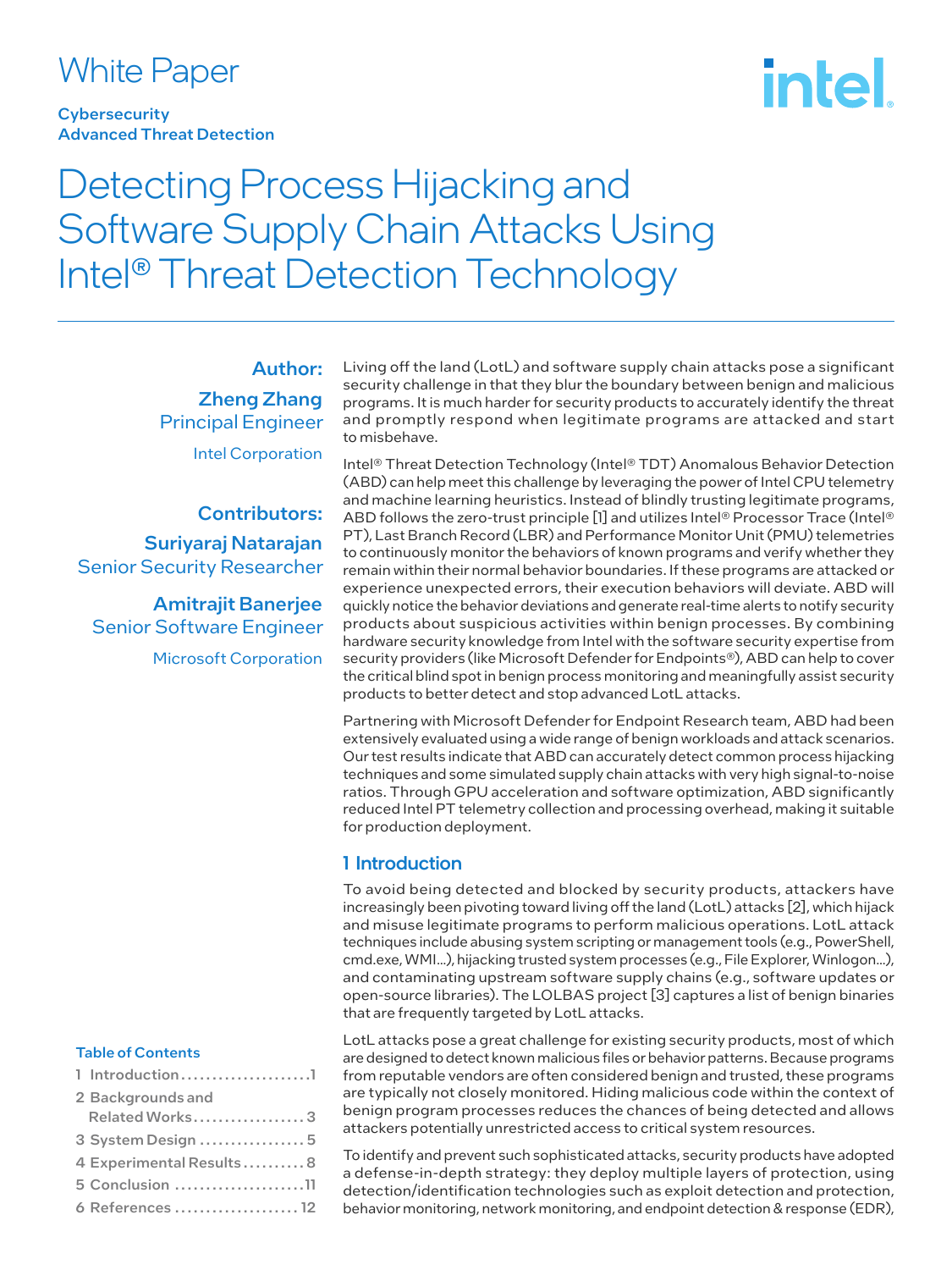to keep track of the behaviors and execution status of suspicious applications and identify artifacts associated known LotL attack techniques [4]. LotL attacks intentionally mix their malicious behaviors with the benign behaviors from the victim processes, so it is challenging to accurately identify LotL attacks without increasing the risk of false positives. As a result, security products sometimes miss the initial signs of attacks until significant damage is done.

To address the evolving threats, the security community has been researching anomaly-based detection solutions [5], which could potentially detect any attacks. Unfortunately, anomaly solutions are currently not widely used in production environments, because many of them tend to have higher false-positive rates (FPR) compared to content-based solutions. In addition, most anomaly detection solutions rely on signals from operating systems, so attackers can evade detection by mutating their OS behaviors and by tampering the integrity of OS signals.

# 1.1 Zero-trust Security

Zero-trust [1] is a network security principle based on the concept "Never trust, always verify." [6] Differing from traditional network security models that assume everyone inside the network perimeter is trusted by default, this model trusts nothing and no one. If a user or device needs access to resources, they always must prove their identity and will be continuously monitored, whether they are inside or outside of the network.

### 1.2 Hardware-Assisted Malware Detection (HMD)

Just as biological viruses can evolve to resist specific vaccines and medicinal treatments, modern malware has evolved to resist traditional network, file, and OS-based security technologies. The security community, including Intel and Microsoft, is developing technologies that harness CPU telemetry, such as performance monitor unit (PMU), last branch record (LBR) and Intel® Processor Trace (Intel® PT), as an additional data source for behavior detection [7] [8] [9] [10] [11]. HMD could help to improve security solutions' robustness and effectiveness, because CPU telemetry directly reflects the computational behaviors of the actual malware payloads. Such HMD-based solutions could also be more immune to common techniques for evading malware detection in that CPU telemetries are not directly accessible by usermode programs.

# 1.3 Intel Threat Detection Technology

Designed to augment the existing security technologies, Intel Threat Detection Technology (Intel TDT) [12] utilizes a combination of CPU telemetry and machine learning heuristics to detect advanced malware threats, which can't be effectively handled by traditional software-based detection methods, based on their CPU behaviors. Intel TDT is deployed by leading security products (e.g., Microsoft Defender for Endpoint and Blackberry Spark UES Suite) to add an additional layer of protection for hundreds of millions of Windows PCs [13] from threats such as crypto-jacking and ransomware.

#### 1.4 Intel TDT Anomalous Behavior Detection (ABD)

This paper presents Intel TDT Anomalous Behavior Detection (ABD), a hardware-based anomaly detection solution to help protect known, benign applications from unknown attacks. It extends the Zero-Trust principle from network security to application security: instead of blindly trusting known benign programs, ABD continuously monitors the runtime status of these applications and verifies that their behaviors are staying within normal boundaries. The ABD solution was then validated extensively with multiple real-world hijacking and ransomware attack examples in collaboration with Microsoft Security Research to evaluate its usage and investigate product integration.

- 1. Training: ABD utilizes control-flow telemetry in Intel® processors (including PT, LBR and PMU) and machine learning algorithms to master the normal control-flow behaviors of benign applications, as they execute in controlled clean environments.
- 2. Detection: ABD monitors the execution status of the monitored applications in production environments, and it detects control-flow deviations at real-time if the applications are attacked or experience unexpected errors.

ABD utilizes multiple CPU telemetry sources for training and detection, differing from previous HMD security solutions, most of which tend to use one type of CPU telemetry. This multi-telemetry approach allows ABD to provide more optimized security coverage for different client and cloud runtime environments because different telemetry sources have different characteristics in security, performance, and virtualization supports.

ABD detects control-flow anomalies in two steps:

- 1. Checks the correctness of individual control-flow transfers
- 2. Evaluates the magnitude of control-flow deviations observed within a given time window, generating alerts when deviations exceed a certain threshold.

To reduce the probability of false positives due to incomplete training, Intel also developed a continuous learning algorithm so that ABD can continuously update its models in a production environment through controlled incremental training. This unique capability enables ABD to continuously improve the accuracy of its models using the data observed in the field. ABD continuous learning process can be managed and augmented by security products. By leveraging their longterm contextual threat intelligence, security products can guide ABD on when to commit or roll back its incremental models and improve the quality and integrity of ABD continuous learning process.

Because Intel PT trace packets are highly compressed, Intel PT traces need to be decoded before they can be processed by ABD. The Intel PT data volume of some busy workloads can be voluminous, causing substantial overhead in Intel PT processing. To minimize this overhead, we developed a hardware-accelerated Intel PT decoder that offloads the algorithms to the Intel Core processor's integrated GPU.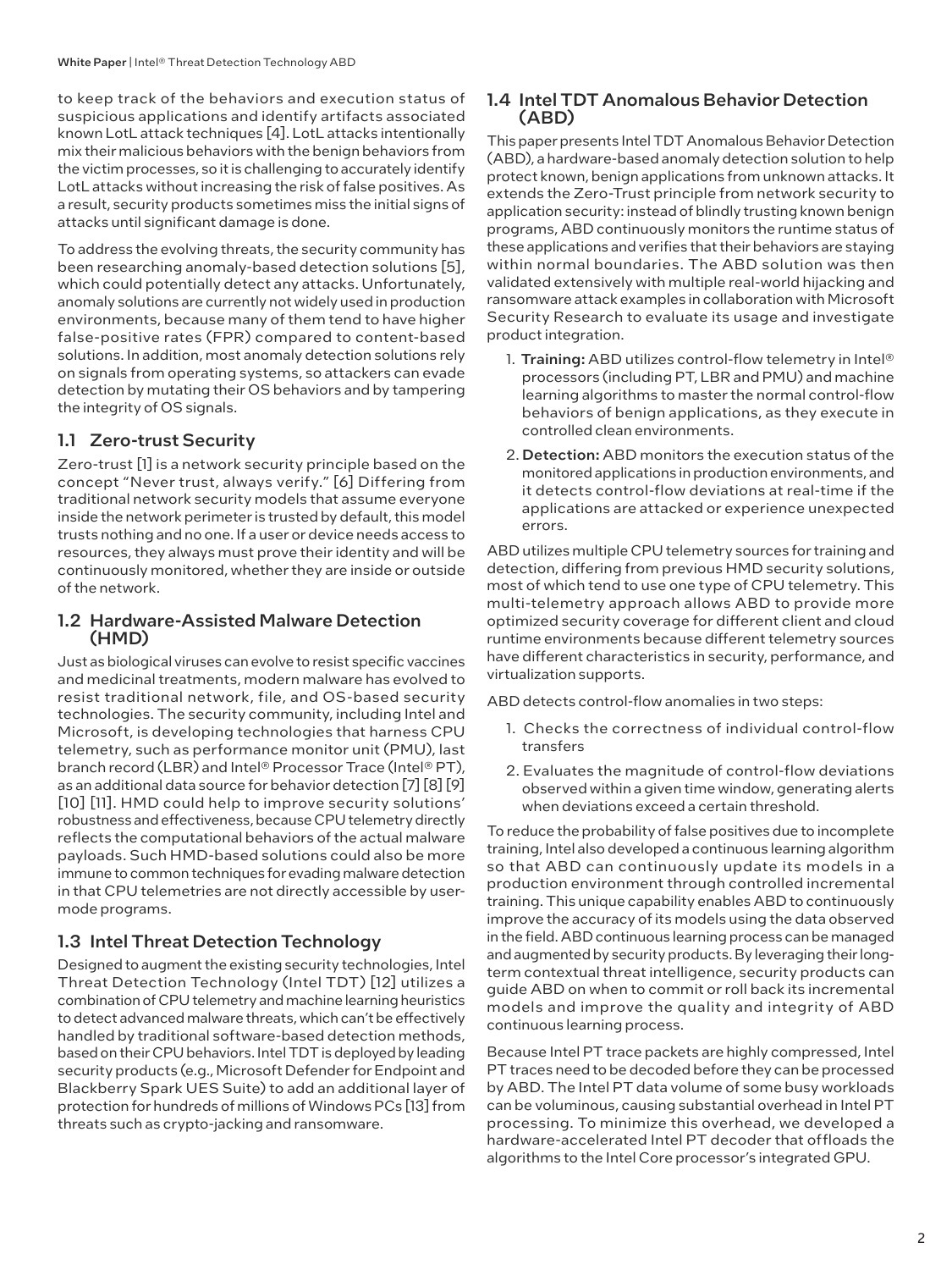We evaluated ABD's effectiveness and performance, as it monitored example applications against control-flow and supply chain attack samples that used various attack techniques. In our experiments, ABD reliably detected all attack samples with very high signal-to-noise ratios (SNR) (see Section 4.4, 4.6 and 4.7). The performance test results indicated that the GPU Intel PT decoder significantly reduced the ABD CPU overhead and increased Intel PT decoding throughput (see Section 4.8).

#### To summarize:

- 1. *Zero-trust and Hardware-assisted anomaly detection improve the security of benign programs.* ABD demonstrates that, by continuously monitoring known benign programs using CPU control-flow telemetries, ABD can accurately detect the aberrant program behavior caused by unknown control-flow attacks.
- 2. *Novel integration of multiple CPU telemetries improves the effectiveness and efficiency of hardware-based security solutions.* Instead of relying on a single telemetry, ABD seamlessly integrates multiple hardware telemetries (Intel PT, LBR and PMU), based on the customer requirements and the deployment environments, to monitor program behaviors and detect control-flow anomalies.
- 3. *Continuous learning improves the accuracy of anomaly detection.* Besides dynamic and static training, Intel TDT also supports managed, continuous online learning of novel control behaviors after deployment. This enables ABD to iteratively adapt its models and reduce the risk of false positives.
- 4. *GPU-accelerated Intel PT decoding opens door to wide adoption*. The Intel PT processing overhead has hindered the wide adoption of Intel PT-based security solutions. To overcome this obstacle, ABD includes an innovative hardware-based Intel PT decoder that offloads the compute-intensive algorithms to Intel integrated GPUs. That enables high PT-decoding throughput with very low CPU performance overheads (see 4.8.1)

ABD is designed to be integrated with security products (like Microsoft Defender for Endpoint) and deployed to Intel client systems. It provides a unique insight about benign process runtime status and can help to boost security products' capability to detect and stop zero-day process hijacking and software supply chain attacks at early stages.

The rest of this paper is organized as follows:

- Section 2 introduces the relevant Intel telemetries and surveys prior research on hardware-based anomaly detection.
- Section 3 describes the details of the ABD solution.
- Section 4 presents experimental results.
- Section 5 concludes with a discussion of future efforts.

# 2 Backgrounds and Related Works

# 2.1 Control-flow Hijacking Attacks

Control-flow hijacking attacks are designed to change the control-flows of clean applications to execute logic not originally designed by the application developers. There are two types of control-flow hijacking attacks:

- Code injection attacks [14] bring malicious code into a vulnerable program to change its execution flow.
- Code reuse attacks [15] introduce malicious control data into a victim program to change its behavior without injecting malicious code.

Examples of code injection attacks include remote thread injection, process hollowing, DLL (Dynamic Link Library) injection, etc., whereas the most common example of controlflow exploits include Return Oriented Programming (ROP) [16], Data Oriented Programming (DOP) [17] and Counterfeit Object-Oriented Programming (COOP) [18].

# 2.2 Software Supply Chain Attacks

Software supply chain attacks are an emerging threat class. Instead of directly attacking victim systems, they first penetrate the upstream software supply chains to indirectly attack victim systems. There are three common attack techniques [19]:

- *• Hijacking Updates:* attackers infiltrate a software vendor's network and implant malware into updates so that downstream customers become infected when they install the tainted software.
- *• Undermining Codesigning*: attackers create fake software updates, signed with valid digital certificates from legitimate vendors, and insert the contaminated software in regular updates.
- *• Compromising Open-Source Code:* attackers insert malicious code into public open-source libraries that software vendors download and incorporate into their products.

Software supply chain attacks are typically carried out by highly skilled state actors, often associated with advanced persistent threat (APT) campaigns. Due to the stealthy and trusted nature of this attack vector, software supply chain attacks are extremely difficult to detect. They can cause substantial damages, as the recent SolarWinds [20] and Kaysea [21] attacks demonstrate.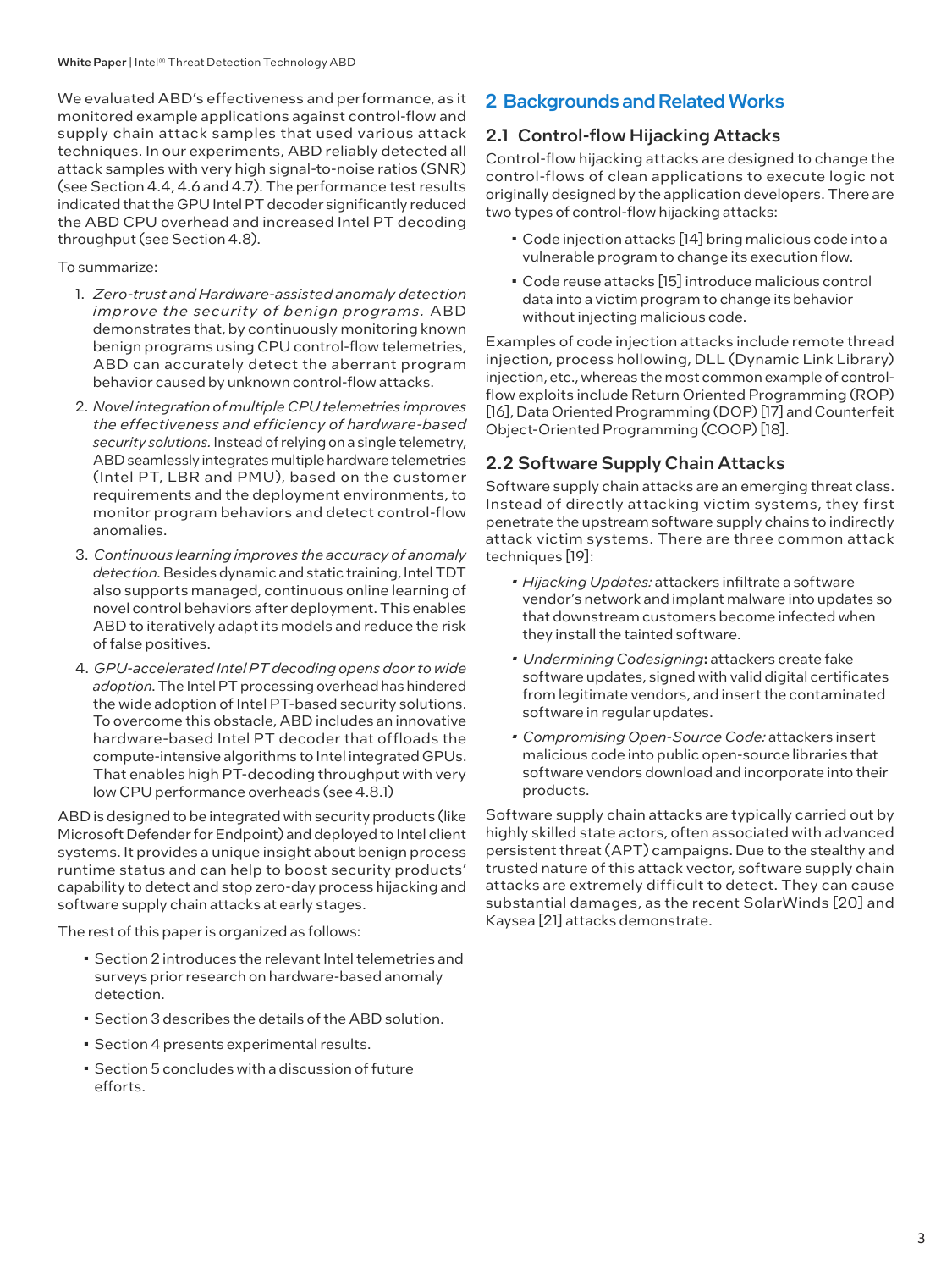|                           | <b>Intel<sup>®</sup> Processor Trace</b>          | <b>Last Branch Record (LBR)</b>            | <b>Performance Monitor Unit</b>            |
|---------------------------|---------------------------------------------------|--------------------------------------------|--------------------------------------------|
| Collection Overhead       | Low                                               | Very Low                                   | Very Low                                   |
| Processing Overhead       | High                                              | Low                                        | Very Low                                   |
| <b>Telemetry Density</b>  | Dense                                             | Sparse                                     | Sparse                                     |
| Supported CFI Methods     | Coarse & fine grain CFI                           | Coarse & fine grain CFI                    | Coarse grain CFI                           |
| Support Training          | Yes                                               | Limited                                    | No                                         |
| <b>Detection Efficacy</b> | Excellent (for both long<br>and short CF attacks) | Good (for long CF attacks)                 | Limited (for long CF attacks)              |
| Suitable Use Cases        | Use cases that request<br>high assurance          | Use cases that request high<br>performance | Use cases that request highest performance |

#### Table 1. Hardware telemetry options

# 2.3 CPU Control-flow Telemetries

Modern Intel CPUs have multiple telemetry sources that can provide information about the program control-flows:

- Last Branch Record (LBR): records the traces of the most recent branches executed by the CPU into the LBR stack model-specific registers (MSRs).
- Performance Monitor Interrupt (PMI): captures the CPU instruction pointer when the interrupt is triggered, within interrupt trap frames.
- Intel Processor Trace (PT): captures the full controlflow traces of executed programs with minimal performance overhead.

Table 1 lists the characteristics and the suitable use cases of these CPU telemetries. Refer to Chapter 17 and Chapter 35 of Intel® 64 and IA-32 Architectures Software Developer's Manual Vol. 3A [22] for more information.

Among these telemetry sources, Intel PT is the only one that can provide full control-flow traces. This makes PT an ideal source for control-flow monitoring. For training, ABD uses Intel PT as the primary telemetry and LBR as the secondary telemetry. All three telemetry sources (Intel PT, LBR and PMU) can be used for detection, either individually or in combination.

# 2.4 Control-flow Integrity

Control-flow integrity (CFI) is a security principle designed to protect programs from control-flow exploits. It restricts and enforces the allowed target addresses of an indirect branch instruction to a small subset of target sites based on controlflow models extracted during source code compilation or binary analysis. Traditional CFI solutions are implemented through compilers and operating systems (for example, Clang CFI [23], Microsoft CFG [24]). These SW-base CFI solutions are proven to be effective in protecting forward edge controlflows (indirect call or jump instructions), but often only provide weaker protection for backward edge control-flow (return instructions).

Intel CPUs (since its 11th Gen Intel® Core™ mobile processors) support Intel® Control-flow Enforcement Technology (Intel® CET), a hardware-based CFI technology [25]. Intel CET helps protect forward edge control-flows through new indirect branch tracking instructions and backward edge control-flows through hardware-based shadow stacks.

CFI solutions are effective in detecting and stopping popular code-reuse exploit techniques (e.g., ROP, COP, JOP) against applications or binaries instrumented by CFI protection. However, CFI is ineffective in protecting un-instrumented applications or defending against exploits and malware attacks that do not violate the CFI policies.

# 2.5 Prior Research in Using Intel PT for Security

Researchers have explored using Intel PT to solve security problems before. For example, Griffin [26], Intel PT CFI [27] and FlowGuard [28] examined how to use Intel PT to assist CFI violation detection and enforcement in real-time. HeNet [29] classified Intel PT traces using Deep Learning Neural Network models to detect control-flow exploits offline. Barnum [30] detected Document Malware Attacks using an Intel PTbased offline anomaly detection. In 2021, CrowdStrike added Hardware Enhanced Exploit Detection, a new Intel PT-based exploit protection feature, into its Falcon sensor [31].

Despite that these early PT research demonstrated promising results, there are very few other wide-scale deployments of Intel PT-based security solutions today. The main reason for this is that the performance overhead using software-only solution to process and classify Intel PT traces is too high for deployment in production environments. In addition, the CFI and machine learning models trained with data collected only in lab environments don't scale well in diverse user environments.

ABD is the first implementation and application of its kind that applies intel PT telemetry for real time control-flow anomaly detection at endpoint systems. It addresses the above limitations with the following innovations:

- ABD uses multiple CPU telemetry sources to deliver the optimal performance and efficacy required for production deployment.
- ABD offloads Intel PT decoding logic to Intel Core processor's integrated GPU to free the CPU resources for the other system workloads.
- ABD's continuous learning capability to adapt its models based on new behaviors observed in customer systems help to ensure ABD can scale across diverse user environments and handle OS and software updates.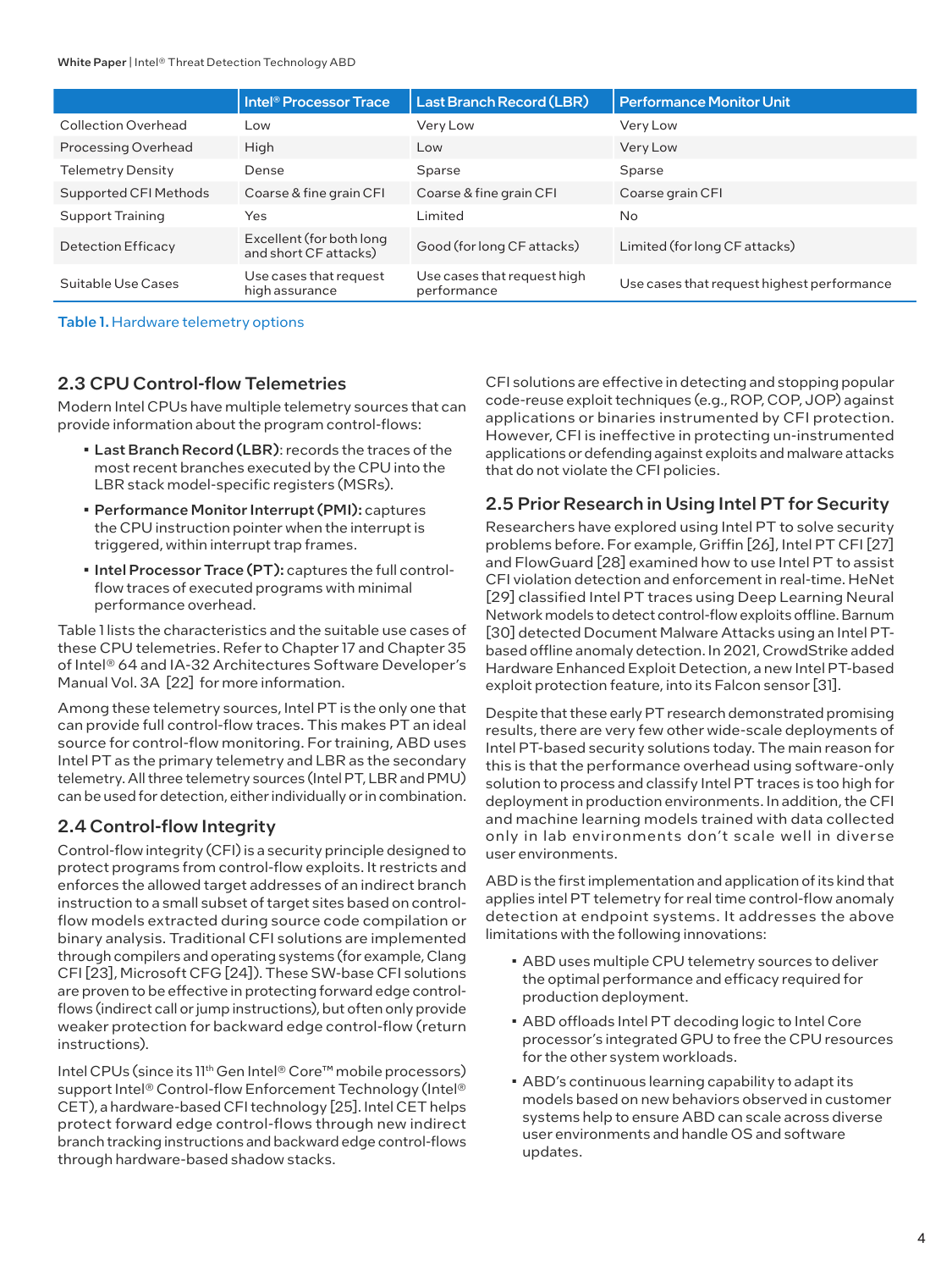# 3 System Design





The high-level system diagram of the Intel TDT ABD solution is depicted in Figure 1. It consists of the following components:

- Kernel Driver collects OS events and CPU telemetries and forwards them to the user-mode modules.
- GPU-accelerated Control-flow Decoder decodes the Intel PT traces and extracts the control-flows of the monitored programs using GPU acceleration on Intel® Core Processor's integrated GPU.
- Control-flow Normalizer transfers the control-flows extracted from PT, PMU and LBR telemetries into a normalized format that is suitable for ABD training and detection.
- Control-flow training is the process to learn the ABD control-flow models of monitored programs using only benign Intel PT traces.
- Control-flow anomaly detection monitors the controlflows of the targeted programs running in production environments, and it detects any significant flow deviations as control-flow anomalies.
- Continuous learning receives environmental feedback (from users, security products, next level classifiers…) on previous ABD detection alerts and continuously update CFI models and heuristics.

# 3.1 High-Performance Intel PT Tracing via Intel PT Sampling Mode

As described in Section 2.3, collecting Intel PT traces has a very low overhead but decoding Intel PT traces could incur significant processing overhead. To overcome this, existing Intel PT-based security solutions either choose to focus on offline analysis [29] or use trigger-based real-time analysis [26] [28] [31] [32], only when pre-defined events (e.g., critical system calls) have been triggered.

ABD is designed to detect control-flow anomalies at runtime without any pre-assumptions, so it does not rely on predefined triggers. Instead, ABD can continuously collect and process Intel PT traces, and it does so with low performance overhead.



#### (b) Intel PT Sampling Modes

#### Figure 2. Intel PT Continuous and Sampling Modes.

To achieve high performance Intel PT tracing, ABD uses two distinctive Intel PT tracing modes:

- 1. Intel PT Continuous Mode: in this mode (Figure 5.a), the Kernel Driver continuously collects Intel PT traces of a monitored thread and forwards them to the user-mode modules for processing.
- 2. Intel PT Sampling Mode: in this mode (Figure 5.b), the Kernel Driver utilized a combination of CPU telemetries for high-performance Intel PT tracing: Intel PT for highefficacy control-flow tracing, PMU to trigger Intel PT tracing, and LBR for high-performance control-flow tracing.

For each monitored thread, the Kernel Driver maintains a finite state machine (FSM) of two states: Tracing State and Not-Tracing State. When the Kernel Driver starts to trace a new thread, it first enters Tracing Mode, where it will continuously collect Intel PT traces of the thread. When the Kernel Driver has collected a predefined number of Intel PT traces, it will configure one or multiple PMU trigger events, which will generate PMU interrupts on certain suspicious CPU behaviors (like excessive branch mispredictions, cache misses or TLB misses), and transit to the Not-Tracing mode, in which the Kernel Driver will not collect any CPU telemetry. When a PMU trigger event causes a PMU interrupt, the Kernel Driver will switch back to Tracing Mode, gather the LBR telemetry, which contains historic control-flow traces leading to the PMU interrupts, and then resume the Intel PT collection.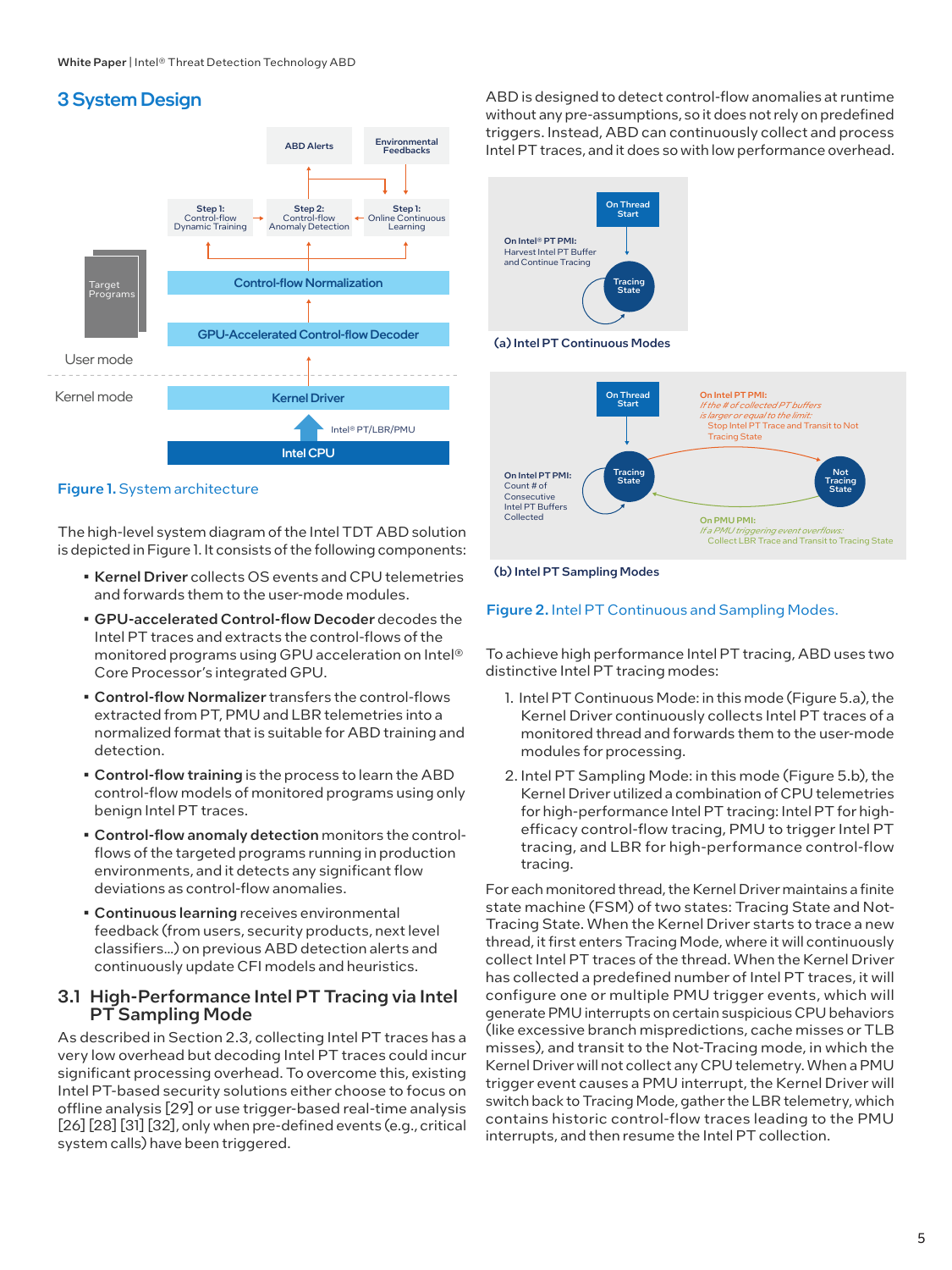ABD training uses Intel PT Continuous Mode to stream Intel PT traces without gap. This allows ABD training to converge quickly. On the other hand, Intel PT Sampling Mode enables high-performance Intel PT tracing with balanced performance overhead and detection efficacy. Therefore, Intel PT Sampling Mode is primarily used in ABD Detection Mode.

# 3.2 GPU-Accelerated Control-flow Decoding

Because Intel PT packets are heavily compressed to minimize hardware collection overhead, Intel PT traces have to be decoded before they can be used for control-flow monitoring. Most prior Intel PT security research relied on an open-source Intel PT decoding library like libipt [33] to decode Intel PT packets. Open-source Intel PT-based fuzzing libraries (e.g., libxdc [34] and Honeybee [35]) have developed more optimized Intel PT decoders to speed-up fuzzing tests.

Despite these software optimizations, Intel PT decoding remains compute intensive. Because ABD is designed to run continuously on business client systems, we developed a novel method to offload Intel PT decoding to the integrated graphic processing unit (GPU) in Intel Core processors. In this way, ABD can minimize its CPU overhead, while simultaneously increases its Intel PT decoding throughput.



#### Figure 3. GPU-based control flow decoding.

Figure 3 shows the GPU-based control-flow decoding process, which includes the following steps:

- 1. Intel PT trace buffering caches multiple Intel PT trace buffers in a GPU memory buffer. Once enough Intel PT trace data has been accumulated, it forwards the Intel PT trace buffers to GPU Shader for parallelized controlflow decoding.
- 2. TIP decoding utilizes multiple GPU threads to decode the Intel PT packets in parallel. Because ABD training and detection only requires branch target address information contained within Intel PT TIP/FUP/PGE/ PGD packets, the TIP decoder is optimized to process only these Intel PT packets and skip through the other unused Intel PT packets.
- 3. Control-flow tracking keeps track of the program flow of indirect branch targets and generates the program control-flows, which consist of tuples of (Previous TIP, Current TIP).
- 4. Control-flow deduplication identifies and consolidates the duplicated control-flows within each Intel PT buffer. The output control-flow buffers consist of a sequence of control-flow frequency tuples (Previous TIP, Current TIP, Frequency).

Compared to the existing open-source Intel PT coding libraries, ABD's GPU-based control-flow decoder offers several distinct advantages:

- Simplified Intel PT decoding logic decodes only required Intel PT packet types and skip the other, unneeded packets.
- Parallelized GPU-based decoding helps to significantly reduce CPU processing overhead, while simultaneously increases the decoding throughput.
- Output decoding results as control-flows helps to meaningfully reduce the processing and memory overhead of ABD training and detection logic.

# 3.3 Control-flow Normalization

To guard against control-flow exploits, modern operating systems use Address Space Layout Randomization (ASRL) techniques to randomize the locations where executable and DLL files are loaded into memory. Due to randomization, the TIP addresses and control-flows of a program can vary at every run.

ASRL is highly effective in making viable control-flow exploits much more difficult, but it can also cause problems for ABD: its models won't be able to generalize from run to run and from system to system. To overcome this limitation, we designed a unique process to normalize the program control-flows with the assistance of critical OS events.



#### Figure 4. Control-flow normalization.

The normalization process is shown in Figure 4:

- Process Address Space Layout Tracker keeps track of the memory layout of running processes by using OS process, thread, and DLL events.
- Control-flow Normalizer converts the input controlflows (Previous TIP, Current TIP) into the output normalized control-flows (Previous DLL, Previous TIP Offset, Current DLL, Current TIP Offset). The Previous DLL and Current DLL fields are unique identifiers of DLL and EXE modules, to which the Previous and Current TIP addresses belong, and the Previous and Current TIP offsets are the offsets of the TIP addresses within the correspondent DLLs.

After normalization, the resulted control-flows become layout independent and portable among different runs and systems.

ABD also supports a feature to reduce the control-flow resolution: Instead of the default byte-level resolution, the normalized control-flows can have coarser resolutions (e.g., DWORD, QWORD or page levels). Our experiments indicate that a moderate resolution reduction helps to significantly reduce the complexity and the size of ABD models without affecting detection efficacy.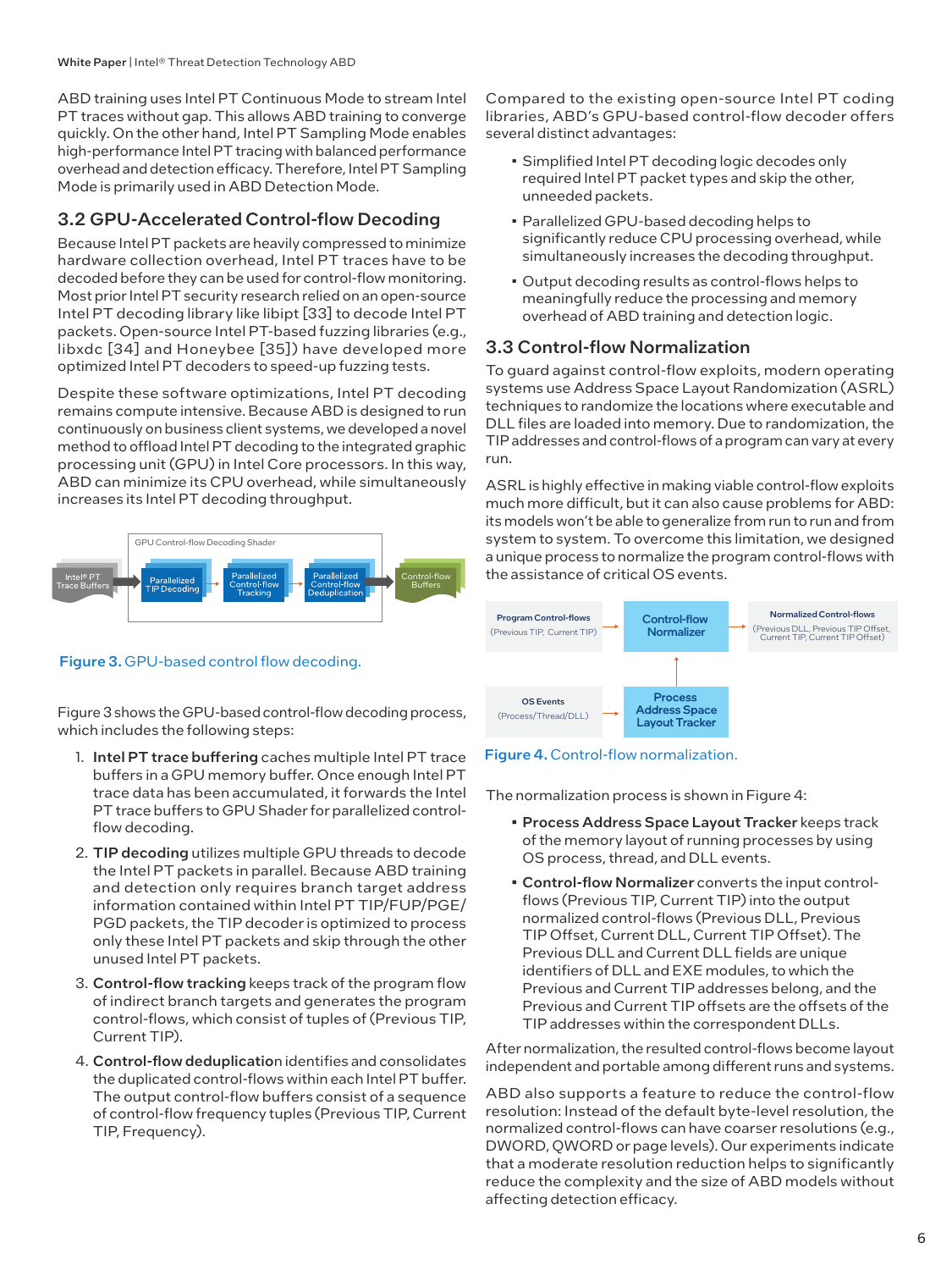# 3.4 ABD Training and Detection



#### Figure 5. Control-flow learning and anomaly detection

Figure 5 depicts the high-level approach of the ABD training and detection phases:

- During the Training Phase, ABD monitors the runtime behaviors of monitored programs, when they are executed in clean environments without attack, to learn and build their control-flow graph models.
- During the Detection Phase, ABD monitors the control-flows of monitored programs, when they are executed in production environments and could be attacked. ABD continuously verifies whether the program control-flows comply with their respective control-flow models.
- If ABD detects significant control-flow deviations, it generates alerts to notify users and security management software of the suspicious behaviors.

#### 3.4.1 Control-flow violations

ABD can identify four different types of control-flow violations:

- *• Coarse-grain DLL violation:* if a control-flow target address is not within any known DLLs within the program control-flow model.
- *• Coarse-grain TIP violations:* if a control-flow target address is within a known DLL, but the address is not within the program control-flow model.
- *• Fine-grain DLL violation:* if the DLL control-flow (Previous DLL, Current DLL) is not within the controlflow model.
- *• Fine-grain TIP violation:* if the TIP control-flow (Previous TIP offset, Current TIP offset) is not within the control-flow model.

#### 3.4.2 Timer Series Analysis

ABD applies a time series analysis heuristic on the control-flow violations observed within each time window. If control-flow violation rates exceed pre-defined thresholds, ABD will generate control-flow alerts to notify users and security management software about suspicious behaviors.

#### 3.4.3 Continuous Learning

Because the configurations and the user behaviors of production systems can be different from those of training systems, the control-flows of monitored programs might also be different. Control-flow models trained solely on the data collected from backend training systems might have false positives in production environments. To reduce false positives, ABD uses continuous learning algorithms to iteratively update the control-flow models based on the program behaviors it observed after deployment. To ensure the integrity of updated control-flow models, the continuously learning process is managed by the security software products and IT admins through ABD model management APIs (to enable, disable, commit and rollback TDT continuous learning).

#### 3.4.4 Static Learning

Although ABD primarily relies on dynamic training, it also supports control-flow training through static binary analysis: it statically analyzes the executable and library files loaded by monitored programs to extract static control-flows. Because dynamic training might not be able to execute all possible code paths of complex programs, the resulting ABD dynamic model might have insufficient code coverage, which could cause false positives in production environments if untrained code paths are triggered.

Most existing CFI solutions require application recompilation to extract the control-flow information and to embed the CFI verification instructions into the binaries. Because ABD relies on CPU telemetry to monitor program control-flows, it does not require applications to be recompiled. Instead, ABD developed an extension to the open-source reverse engineering tool Ghidra [36] to statistically disassemble application binaries and extract program control-flows. With this unique process, ABD can support legacy applications and coexist with existing CFI solutions.

# 3.5 Handling OS and Software Updates

For dynamic systems like consumer and enterprise devices, OS and software updates can happen frequently, and sometimes these updates are not fully managed by users or IT admins. Because ABD models are application and OS specific, false positive rates could increase after a software update.

To mitigate this risk, ABD detects OS and software changes at runtime and notifies the ISV products, when program updates are detected. ISVs and IT admins will determine whether these changes are legitimate or not. For legitimate OS and software changes, ISVs can choose to update ABD models using the backend training process or allow the models to be updated locally through the ABD training and continuous learning processes outlined in Section 3.4.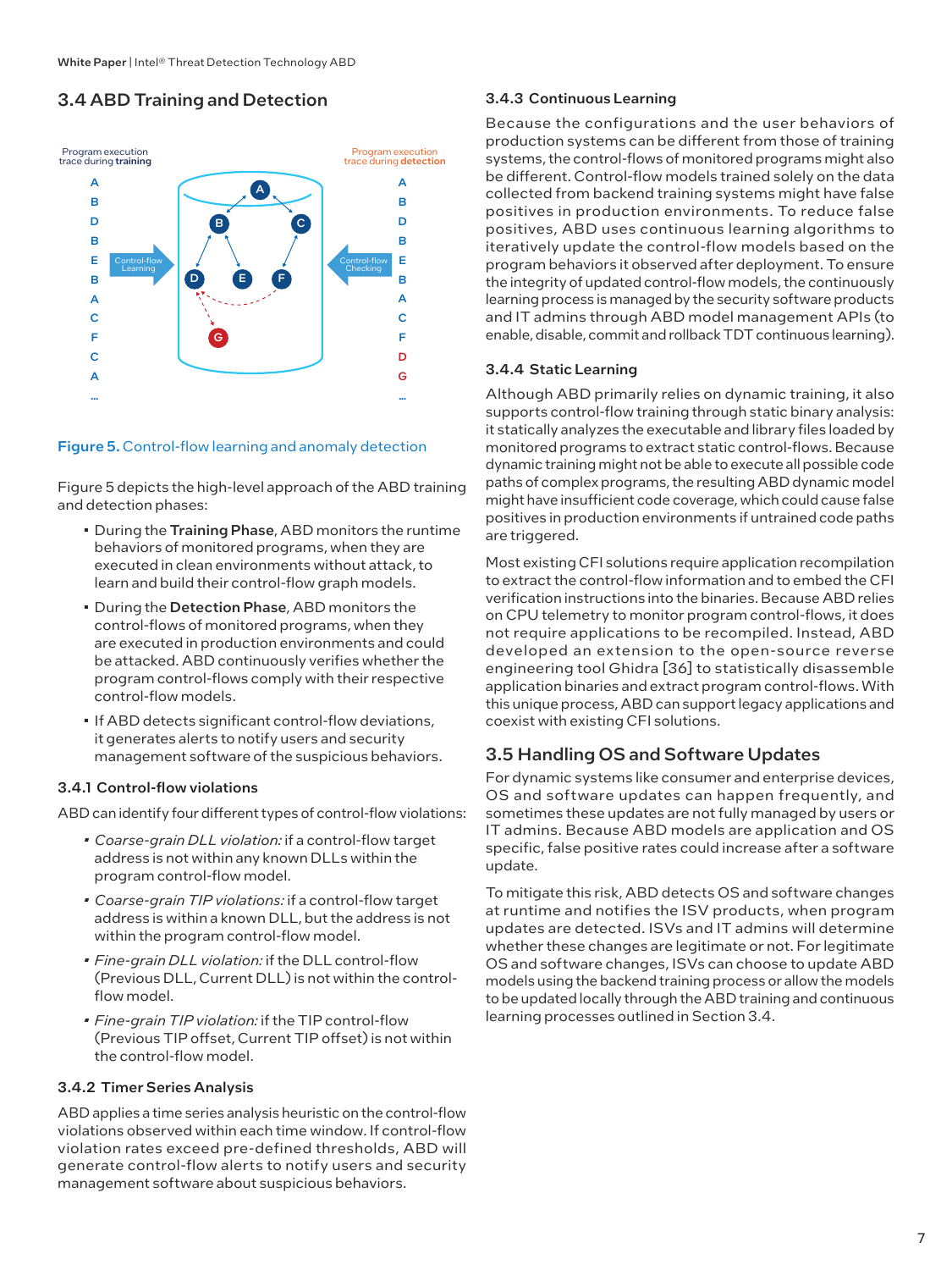# 4 Experimental Results

This section presents the results of ABD performance and efficacy tests.

#### 4.1 Experimental Setup

We developed an ABD prototype for Windows 10 and later OSs. The prototype consists of a Kernel Driver, a user-mode application and a set of ABD model and configuration files. The experiments are conducted from Windows root partitions without Hyper-V on systems with integrated Intel® GPUs on 10<sup>th</sup> gen Intel® Core™ processors or later. These evaluations were performed in partnership with the Microsoft Defender for Endpoint research team. They served as a proof-ofconcept on how ABD could be leveraged by security products to detect and prevent hijacking and ransomware threats.

# 4.2 Threat Model

In this paper, we tested ABD on a wide range of unprivileged user mode control-flow attacks. We used both attack simulators that model known attack techniques and real-world malware samples known to attack benign applications. Refer to Table 2 for more information about the simulated attacks and Table 3 for more information about the live malware samples.

| <b>Attack Type</b>                | <b>Attack Details</b>                                                                                                                                                                                                                                                                                                                                                                                                                                                                                                                                                                                                                                            |
|-----------------------------------|------------------------------------------------------------------------------------------------------------------------------------------------------------------------------------------------------------------------------------------------------------------------------------------------------------------------------------------------------------------------------------------------------------------------------------------------------------------------------------------------------------------------------------------------------------------------------------------------------------------------------------------------------------------|
| Remote thread<br>injection attack | This simulator models the MITRE Adversarial Tactics, Techniques & Common Knowledge (ATT&CK) technique T1055 [37]. This<br>technique is widely used by many malware families to inject malicious code into benign processes.                                                                                                                                                                                                                                                                                                                                                                                                                                      |
|                                   | This simulator is developed in-house and is capable of injecting malicious payloads (such as cryptomining and side channel attacks)<br>into benign processes.                                                                                                                                                                                                                                                                                                                                                                                                                                                                                                    |
| DLL Side-<br>Loading              | This simulator models the MITRE ATT&CK technique T1574.002 [38]. Attackers aim to take advantage of weak Dynamic Link Library<br>(DLL) references and the default Windows search order by placing a maliciously crafted DLL file (masquerading as a legitimate/clean<br>DLL file) for automatic loading by the legitimate application.                                                                                                                                                                                                                                                                                                                           |
|                                   | This simulator is based on the testing tool [39] developed by the open-source Atomic Red Team [40].                                                                                                                                                                                                                                                                                                                                                                                                                                                                                                                                                              |
| Supply Chain<br>backdoor          | This simulator models the MITRE ATT&CK technique T1195 [41] which had been used by the high profile SolarWinds and Kaseya<br>supply chain attacks.                                                                                                                                                                                                                                                                                                                                                                                                                                                                                                               |
| attack                            | This simulator models a scenario that an attacker embeds a custom hidden backdoor to a notepad++ [42] process. The backdoor<br>remains dormant until triggered by users. Once activated, the backdoor establishes a remote shell session with an attacker-controlled<br>server. Through the remote shell, the attacker can remotely execute any command, and it will be executed by the custom backdoor.<br>Attackers can also push additional payloads to victim machines (also executed by the backdoor). An example payload could be a<br>Meterpreter payload, which allows execution of more advanced commands through the Metasploit framework (see below). |
| Metasploit [43]<br>attack         | Metasploit is an open-source offensive security tool that aids security researchers for vulnerability scanning and penetration testing.<br>It is also widely abused by bad actors for exploitation, command & control $(C2)$ and lateral movements [44].                                                                                                                                                                                                                                                                                                                                                                                                         |
|                                   | This simulator models the 2nd stage attack after the initial successful supply chain attack. Attackers use Metasploit to carry out<br>human-operated hacking attacks (e.g., privilege escalation, process migration and information stealing) within benign process<br>contexts.                                                                                                                                                                                                                                                                                                                                                                                 |
| Zero-day<br>exploit attack        | PrintNightmare (CVE-2021-1675 and CVE-2021-34527) [45] is a critical vulnerability in the Windows Printer service that could be<br>remotely exploited by attackers for remote code execution (RCE) and privilege escalation.                                                                                                                                                                                                                                                                                                                                                                                                                                     |
|                                   | This simulator is based on the open-source PrintNighmare proof of concept (POC) [46] and simulates the remote exploitation of the<br>Windows Printer service.                                                                                                                                                                                                                                                                                                                                                                                                                                                                                                    |

Table 2. Tested Attack Simulators

| <b>Malware</b><br><b>Sample</b> | <b>Malware Details</b>                                                                                                                                                                                                                                                                                                                                                   |
|---------------------------------|--------------------------------------------------------------------------------------------------------------------------------------------------------------------------------------------------------------------------------------------------------------------------------------------------------------------------------------------------------------------------|
| Oakbot                          | SHA:1073e9f9582472f445080f4017b5054f7b6db5476b6fca53c8255a002f2dfdb8<br>Qakbot [47] has been a prevalent malware family since 2007. Beside stealing information, the malware is also used as a "malware"                                                                                                                                                                 |
|                                 | installation as a service" botnet, and it is frequently associated as a precursor to many ransomware attacks. Process hijacking is a<br>critical building block of Qakbot kill chains. During its infection process, Qakbot can attack multiple benign processes for discovery,<br>data stealing & exfiltration and malware download & installation.                     |
|                                 | The Qakbot sample we tested is known to inject into a benign process, msra.exe. It performs malicious activities such as downloading<br>additional modules for further infection.                                                                                                                                                                                        |
| <b>Cobalt Strike</b>            | SHA:950008035d225dd5f4c3a229082f1206eb9bce8c4aa4822b130db065da54e224                                                                                                                                                                                                                                                                                                     |
|                                 | Cobalt Strike [48] is a commercial offensive security tool that simulates adversary attacks and red team operations. Although Cobalt<br>Strike is a legitimate software tool, it has been pirated and widely used by many malwares and advanced persistent threat (APT)<br>campaigns. For example, the infamous SolarWinds [20] attack used Cobalt Strike for its second |
|                                 | Cobalt Strike's process injection capability [49] allows attackers to execute code within an arbitrary process. In this experiment, we<br>simulated a Cobalt Strike attack that injected into dllhost.exe.                                                                                                                                                               |
| <b>Trickbot</b>                 | SHA:10001f3da1757be0861df508d85434fbf6c6c422ad9e388d8e37cc7861a0bbea                                                                                                                                                                                                                                                                                                     |
|                                 | Trickbot [50] is a credential theft trojan with sophisticated reconnaissance and persistence capabilities. It is also a malware-as-a-<br>service botnet that is known to deploy additional payloads (such as Ryuk ransomware) into victim networks.                                                                                                                      |
|                                 | Trickbot relies on process injection techniques to run arbitrary code within the context of benign processes. The sample we tested<br>injected into SVCHost.exe to perform the malicious action.                                                                                                                                                                         |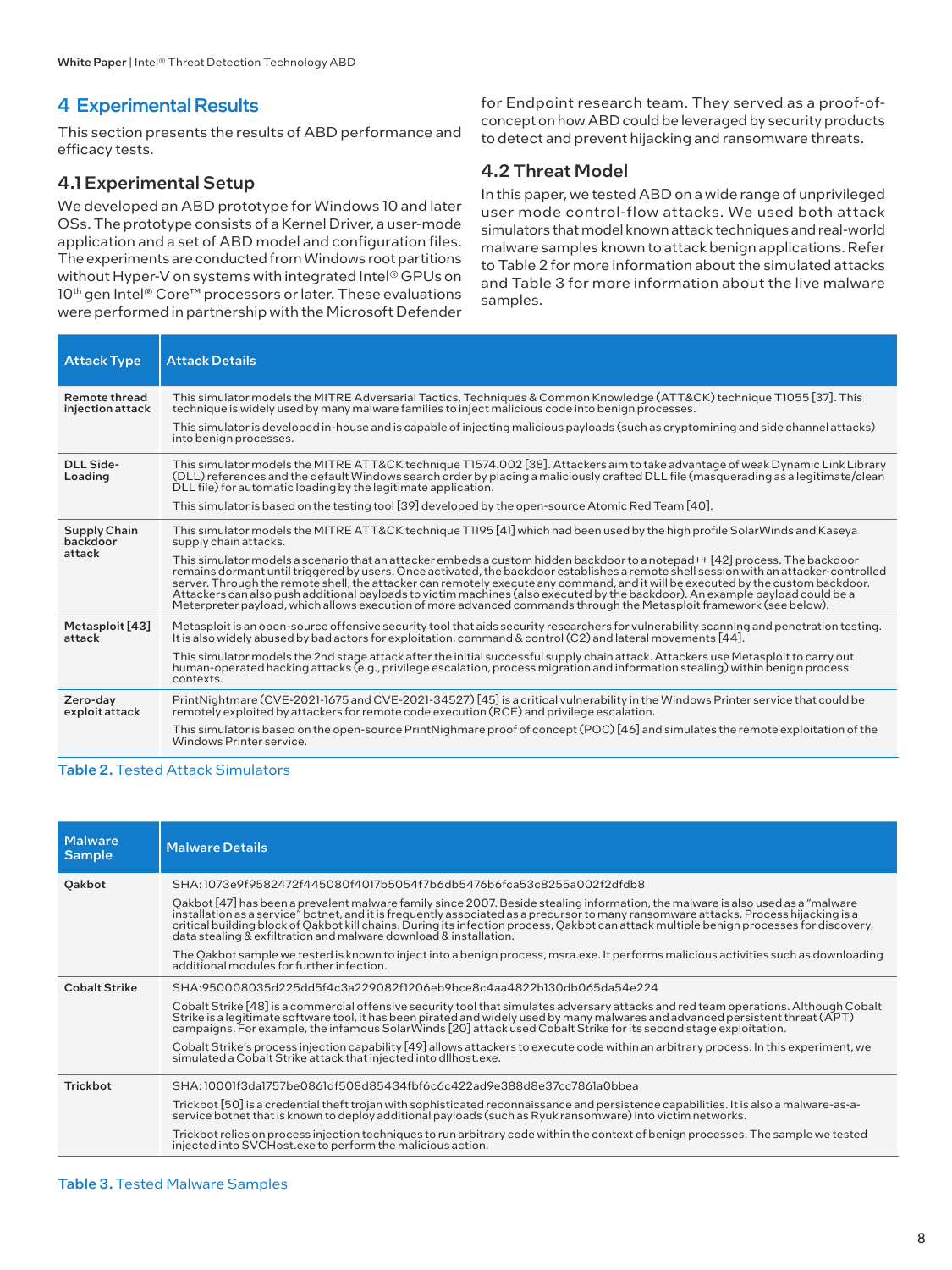The applications used in this test are benign system and benchmark workloads (e.g., notepad, Edge, PCMark10…). For the software supply chain test, we developed a custom backdoor, and we embedded it into an example open-source project, notepad++.

We further assumed that during the training phases, these benign workloads and the infected notepad++ were not attacked. As a result, ABD was able to learn normal behaviors and create ABD models for these applications.

# 4.3 Training Convergence Test

This experiment is designed to measure the speed of ABD training convergence. We trained ABD models for a selected set of benign workloads in multiple iterations. In each iteration, we simulated typical user behaviors. The training continues until ABD detects zero false positives in two consecutive iterations.



#### Figure 6. Training convergence tests

The results of the convergence tests are visualized in Figure 6. They show that ABD converges quickly on these workloads. Except for PCMark10, all workloads converged within four training iterations. The FP detection of PCMark10 follows a similar curve and drops close to zero from iteration two, but as a composite benchmark consisting of multiple complex workloads, PCMark10 continued to have few random FPs until the 10th iteration.

# 4.4False Positive Test

This experiment is designed to evaluate risks of false positives with ABD when monitoring common benign workloads. We chose a subset of representative workloads in Windows client systems and trained converged ABD models with them. We ran ABD in detection mode and measured the averages and standard deviations of its control-flow violation rates.

The false positive results are shown in Table 4, indicating the violation rates of these workloads are close to zero.

| <b>Workload</b> | <b>Average of control-</b><br>flow violation rates | <b>Standard deviation of</b><br>control flow violation<br>rates |  |
|-----------------|----------------------------------------------------|-----------------------------------------------------------------|--|
| Notepad         | 0.004157532                                        | 0.00762242                                                      |  |
| Notepad++       | 0.000730498                                        | 0.0009794                                                       |  |
| Edge            | 0.002421217                                        | 0.00818848                                                      |  |
| Chrome          | 0.003553968                                        | 0.01944568                                                      |  |
| Word            | 0.002093558                                        | 0.00146446                                                      |  |
| Excel           | 0.010827592                                        | 0.02282338                                                      |  |
| PowerPoint      | 0.002883157                                        | 0.00680268                                                      |  |
| PCMark10        | 0.004746845                                        | 0.02119948                                                      |  |

Table 4. False Positive Test Results

# 4.5 Model Size Test

To deploy ABD at endpoints, its models need to be downloaded and stored in local systems. In this experiment, we want to better understand the download and storage requirements of ABD models. We measured the sizes of ABD model files of the workloads that we tested in the training convergence test. We measured the size of compressed model files (which will more closely reflect the download size requirements). Because multiple application models could be stored in a model file, we also calculate the average model sizes per application.

The test results are summarized in Table 5. Although most of tested workloads involve more than one application, PCMark10 includes an extraordinarily large number of applications. That is expected because PCMark10 is a composite benchmark that consists of many sub-benchmarks. The model file sizes are dependent on both the number of applications in the model and the application complexity. The average uncompressed model size is 1.64MB per application, whereas the average compressed model size is 298KB per application.

| <b>Workload</b> | Number of Apps in<br>the model file | <b>Uncompressed</b><br>model file size (MB) | Compressed model<br>file size (MB) | Average uncompressed<br>model size per app (MB) | Average compressed<br>model size per app (MB) |
|-----------------|-------------------------------------|---------------------------------------------|------------------------------------|-------------------------------------------------|-----------------------------------------------|
| Notepad         |                                     | 1.188                                       | 0.22                               | 1.188                                           | 0.22                                          |
| Notepad++       | $\overline{4}$                      | 3.388                                       | 0.598                              | 0.847                                           | 0.1495                                        |
| Edge            | $\overline{2}$                      | 4.576                                       | 0.82                               | 2.288                                           | 0.41                                          |
| Chrome          |                                     | 3.564                                       | 0.631                              | 3.564                                           | 0.631                                         |
| Word            |                                     | 2.096                                       | 0.398                              | 2.096                                           | 0.398                                         |
| Excel           | $\overline{2}$                      | 1.98                                        | 0.381                              | 0.99                                            | 0.1905                                        |
| PowerPoint      | $\overline{2}$                      | 3.968                                       | 0.718                              | 1.984                                           | 0.359                                         |
| PCMark10        | 151                                 | 30.932                                      | 3.913                              | 0.204848                                        | 0.025914                                      |

#### Table 5. Results of Model Size Tests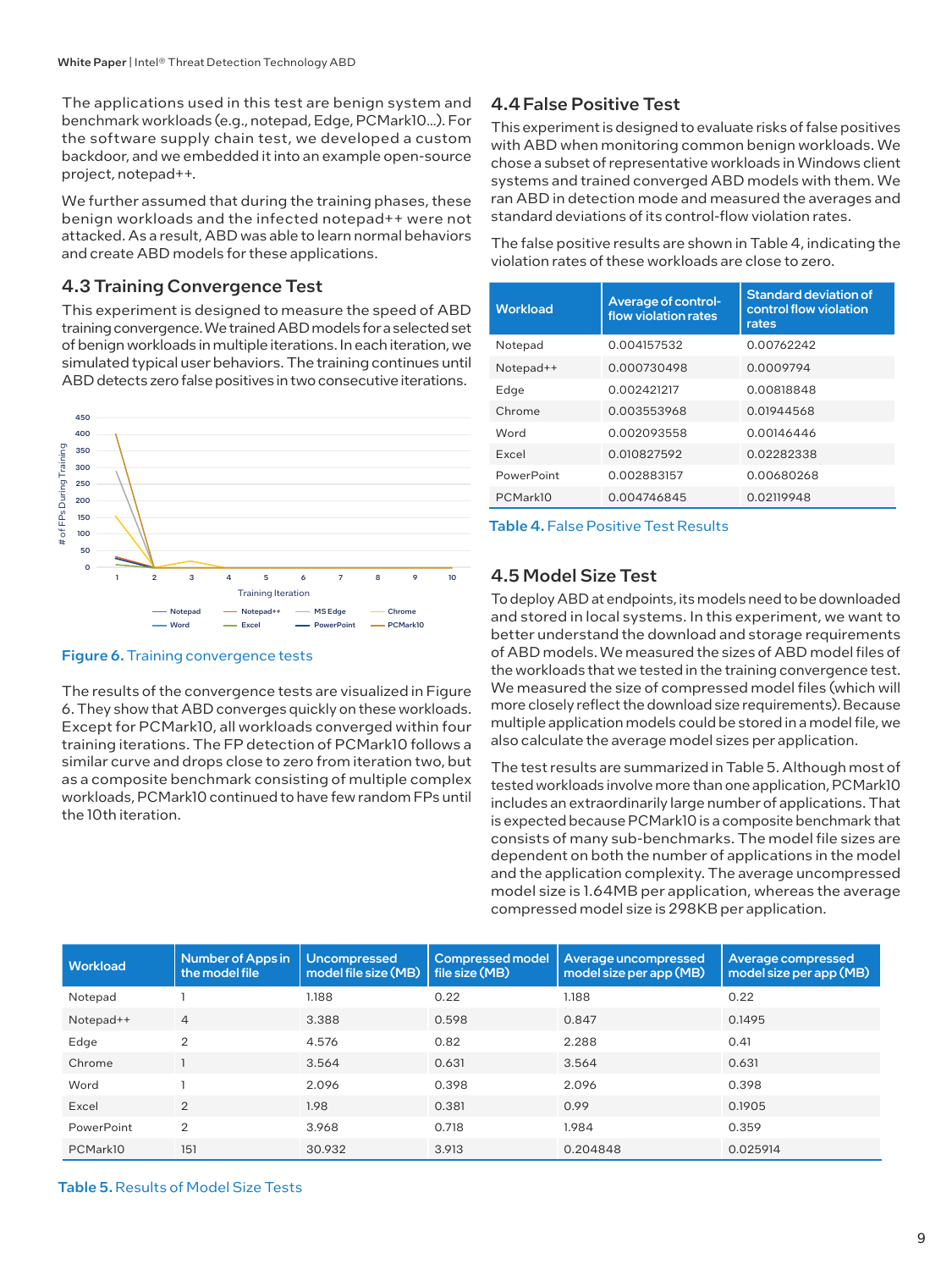#### 4.6 Detection Test on Simulated Attacks

This experiment is designed to evaluate the effectiveness of ABD in detecting common control-flow and supply chain attacks. We tested the simulated attacks listed in Table 2. The ABD detection results on these attacks are given in Table 6.

| <b>Attack Type</b>                              | <b>Victim Process</b> | <b>ABD</b><br><b>Detection</b> |
|-------------------------------------------------|-----------------------|--------------------------------|
| Remote thread injection                         | Notepad               | Yes                            |
| Remote thread injection                         | Word.exe              | Yes                            |
| DLL Side-Loading                                | GUP.exe [39]          | Yes                            |
| Supply chain attack with<br>Metasploit backdoor | Notepad++             | Yes                            |
| Meterpreter migration<br>attack                 | Notepad++             | Yes                            |
| PrintNightmare remote<br>execution exploit      | Spooler.exe           | Yes                            |

#### Table 6. False Positive Test Results

For comparison, we also evaluated some popular endpoint security products to verify whether they were able to detect these attacks. We found that most of the tested security products do not detect any of these attacks, although some were able to detect the Metasploit backdoor and migration attacks. We also observed that the custom-made backdoor simulator that we developed was not detected by any of the tested security products. Because Metasploit is a well-known penetration testing tool and has been used by real-word attacks before, we suspect some of these Metasploit detections might be related to certain signatures or heuristics designed to specifically detect known Metasploit samples or behaviors. Therefore, these Metasploit detections might not be a reliable indicator of how robustly these products can proactively detect zero-day attacks.

#### 4.7 Detection Test on Real World Malicious Samples

This experiment is designed to be a reality check test to verify if ABD can have similar efficacy on detecting real-world malware attacks. We gathered recent, prevalent malware samples known to attack clean processes (to gain privileged access and evade detection). The test results are shown in Table 7, showing that ABD is effective in detecting these malware samples.

| <b>Malware Classification</b> | <b>Victim Process</b> | <b>ABD</b><br><b>Detection</b> |
|-------------------------------|-----------------------|--------------------------------|
| Oakbot                        | msra.exe              | Yes                            |
| <b>Cobalt Strike</b>          | Dllhost.exe           | Yes                            |
| Trickbot                      | Sychost.exe           | Yes                            |



Although security products do have other means to detect these LotL attacks (by monitoring application OS behaviors and static artifacts), these detection methods typically require deep understanding about each attack vector and frequent updates to handle new variants. The hardware-based anomaly detection approach used by ABD is very different from existing detection methods. It has proven to be capable of generically detecting many LotL techniques without prior knowledge of these attacks. We believe ABD can be a valuable addition to enhance security products' capabilities to proactively detect zero-day LotL attacks.

#### 4.8 Preliminary Performance Test Results

To accurately estimate the performance overhead of ABD detection and the impact of GPU-accelerated Intel PT decoding, we conducted two experiments:

- Compare the performance of CPU and GPU Intel PT decoders
- Measure the ABD performance overhead when monitoring benchmark workloads

#### 4.8.1 Intel PT Decoding Performance Test

We tested decoding throughput, CPU utilization and GPU utilization of ABD-based Intel PT decoders when decoding the same Intel PT dump file. For comparison purposes, we also tested the throughput of libipt [33] Intel PT decoder on the same Intel PT dump file.

This experiment was conducted on 11<sup>th</sup> gen Intel® Core<sup>™</sup> mobile system with 4 cores and Win10 21H1 OS. Four different PT decoding configurations were tested:

- The libipt CPU Single Thread configuration decodes the PT dump files using the standard libipt library in a single thread.
- The ABD CPU Single Thread configuration decodes the PT dump files using ABD's optimized CPU PT decoder in a single thread.
- The ABD CPU Multi Thread configuration decodes the PT dump files using ABD's optimized CPU PT decoder in multiple threads.
- The ABD GPU configuration decodes the PT dump files using ABD's optimized GPU PT decoder.

| <b>Decoder Tests</b>        | <b>Decode</b><br><b>Throughput</b> | <b>CPU Util</b> | <b>GPU Util</b> |
|-----------------------------|------------------------------------|-----------------|-----------------|
| Libipt CPU<br>Single Thread | 112.9 MB/s                         | 12.50%          | n/a             |
| ABD CPU<br>Single Thread    | 266.8 MB/s<br>(2.36x)              | 12.50%          | n/a             |
| ABD CPU<br>Multi Thread     | 583.7 MB/s<br>(5.17x)              | 44.19%          | n/a             |
| ABD GPU                     | 341.4 MB/s<br>(3.02x)              | 0.25%           | 88.77%          |

|  | Table 8. Preliminary Intel PT Decoding Tests |  |  |  |
|--|----------------------------------------------|--|--|--|
|--|----------------------------------------------|--|--|--|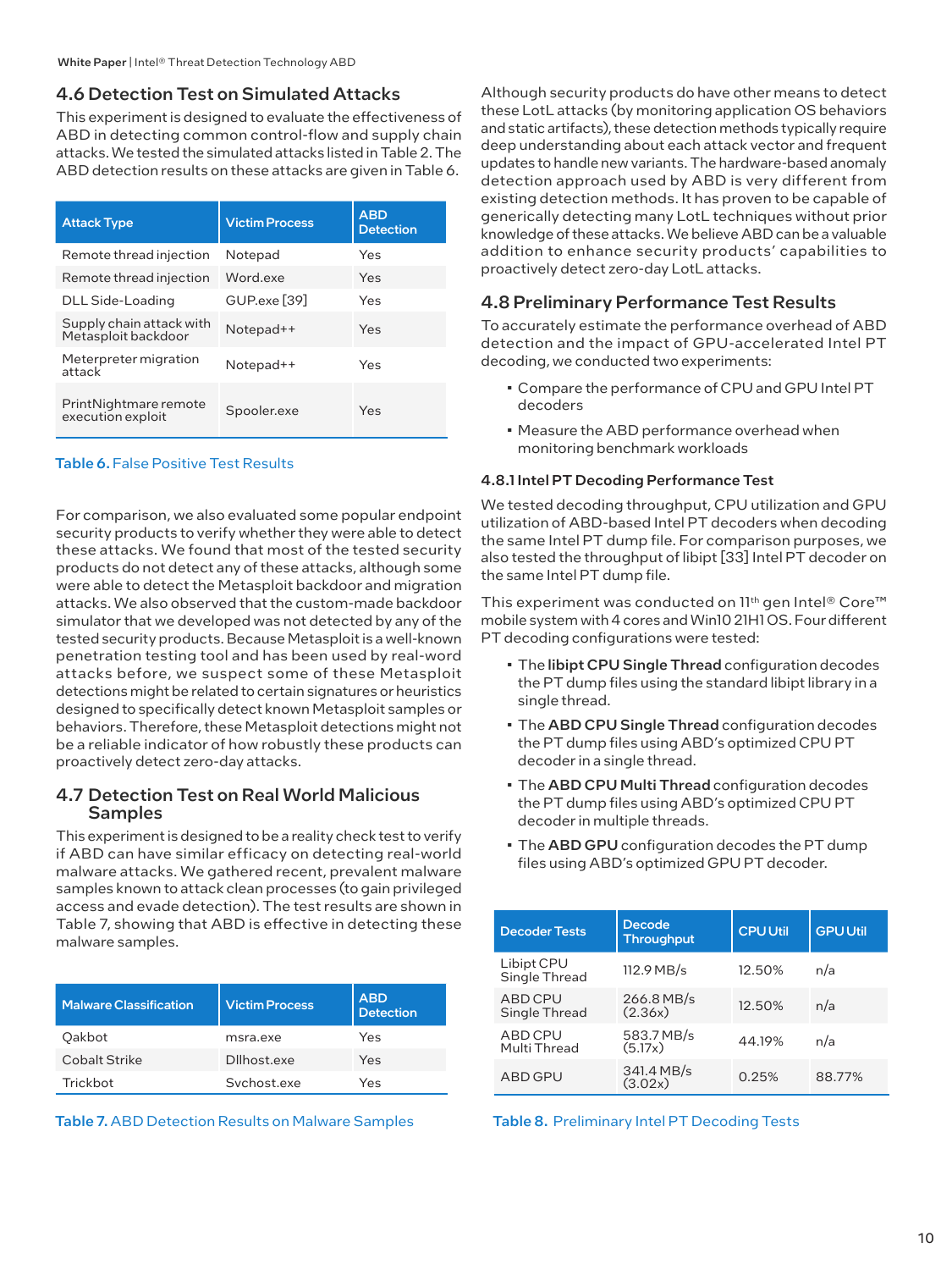| <b>Workload</b><br>Intel PT continuous mode |                                                         |                                                                   | Intel PT sampling mode<br>• Every 1M instructions<br>• 1PT buffer/trigger |                                                                  | Intel PT sampling mode<br>• Every 50M instructions<br>· 1PT buffer/trigger |                                                         |
|---------------------------------------------|---------------------------------------------------------|-------------------------------------------------------------------|---------------------------------------------------------------------------|------------------------------------------------------------------|----------------------------------------------------------------------------|---------------------------------------------------------|
|                                             | CPU decoder                                             | <b>GPU</b> decoder                                                | CPU decoder                                                               | <b>GPU</b> decoder                                               | CPU decoder                                                                | <b>GPU</b> decoder                                      |
| Speedometer<br>(Edge)                       | Score: -18.4%<br><b>CPU Util: 15.8%</b><br>GPU Util: 0% | Score: -16.4%<br><b>CPU Util: 12.1%</b><br>GPU Util: 16.1%        | Score: -17.9%<br>CPU Util: 15.5%<br>GPU Util: 0%                          | Score: -16.4%<br><b>CPU Util: 9.7%</b><br><b>GPU Util: 13.5%</b> | Score: -2.4%<br>CPU Util: 1.3%<br>GPU Util: 0%                             | Score: -2.9%<br>CPU Util: 0.9%<br><b>GPU Util: 0.6%</b> |
| Jestream2<br>(Edge)                         | Score: -23.5%<br><b>CPU Util: 19.3%</b><br>GPU Util: 0% | Score: -16.7%<br>CPU Util: 16.7%<br><b>GPU Util: 23.5%</b>        | Score: -20%<br>CPU Util: 16.7%<br>GPU Util: 0%                            | Score: -15.0%<br><b>CPU Util: 6.7%</b><br><b>GPU Util: 14.2%</b> | Score: -3.0%<br><b>CPU Util: 1.0%</b><br>GPU Util: 0%                      | Score: -3.0%<br>CPU Util: 0.9%<br><b>GPU Util: 1.0%</b> |
| PCMark10                                    | Score: -5.6%<br>CPU Util: 7.0%<br>GPU Util: 0%          | Score: -6.5%<br>CPU Util: 4.3%<br><b>GPU Util: 9.2%</b>           | Score: -5.6%<br>CPU Util: 5.9%<br>GPU Util: 0%                            | Score: -5.6%<br>CPU Util: 3.9%<br><b>GPU Util: 9.0%</b>          | Score: -4.3%<br>CPU Util: 0.9%<br>GPU Util: 0%                             | Score: -0.4%<br>CPU Util: 0.9%<br>GPU Util: 1.05%       |
| Average                                     | Score: -15.8%<br>CPU Util: 14.0%<br>GPU Util: 0%        | Score: -13.2%<br><b>CPU Util: 11.0%</b><br><b>GPU Util: 16.3%</b> | Score: -14.5%<br><b>CPU Util: 12.7%</b><br>GPU Util: 0%                   | Score: -12.3%<br>CPU Util: 6.8%<br><b>GPU Util: 12.2%</b>        | Score: -3.2%<br><b>CPU Util: 1.1%</b><br>GPU Util: 0%                      | Score: -2.1%<br>CPU Util: 0.9%<br><b>GPU Util: 0.9%</b> |

#### Table 9. Preliminary Results of ABD Performance Tests

The results of Intel PT decoding tests are shown in Table 8. The results indicate:

- 1. The optimized CPU Intel PT decoder in ABD can decode 2.36 times faster than the libipt decoder.
- 2. CPU-based Multi Thread Intel PT decoder has the highest decoding throughput.
- 3. GPU-based Intel PT decoder can decode 3 times faster than the baseline libipt decoder with only 0.25% CPU utilization.

This experiment shows that the GPU-based Intel PT decoder can significantly reduce CPU utilization and meaningfully increase Intel PT decoding throughput.

#### 4.8.2 ABD Detection Performance Tests

In this experiment, we evaluated the performance overhead of ABD when monitoring some common enterprise benchmark workloads on an an 11<sup>th</sup> gen Intel® Core™ mobile system with 4 CPU cores and Win10 20H2 OS. We tested CPU and GPU utilization observing benchmark impacts with Intel PT continuous and Intel PT sampling modes. The test results are listed in Table 9.

Table 9 indicates that Intel PT sampling mode has a big impact on the monitoring overhead of ABD. With the optimized Intel PT sampling configuration, performance overhead can be reduced from ~15% to ~3% on these stress benchmark workloads. On the other hand, the GPU-based Intel PT decoding is very effective in reducing CPU utilization. When ABD runs in Intel PT continuous mode and Intel PT sampling mode with very frequent triggers, the GPU-based Intel PT decoding can reduce 20% to 50%+ of CPU utilization for ABD and ~15% of the benchmark overhead. When running in an Intel PT sampling model with very infrequent triggers, the GPU decoder overhead is consistently lower than the CPU decoder overheads (although both CPU and GPU decoders have very low overhead).

## 5 Conclusion

Intel TDT Anomalous Behavior Detection (ABD) is a hardwarebased control flow monitoring and anomaly detection solution. We introduced ABD architecture, system optimization and ABD training and detection algorithms. Our test results showed that ABD can detect a wide range of attack and exploitation techniques with few false positives. We also presented ABD performance results which demonstrated that GPU offloading by ABD can significantly reduce CPU utilization. ABD can be integrated with security products (like Microsoft Defender for Endpoint) to plug the critical gap in benign process monitoring and improve their capability to proactively detect zero-day control flow and supply chain attacks. On the other hand, the contextual intelligence from security products can help to protect the integrity of the ABD continuous training phase and make ABD suitable to be deployed at complex customer environments.

As the next steps, we are planning to investigate how ABD can be used to detect attacks to OS kernels and how ABD can be applied in Cloud and IOT environments.

#### Acknowledgement

We thank the Intel TDT team for developing the Intel ABD solution, and we thank the Microsoft Defender for Endpoint team for testing ABD and sharing valuable feedback.